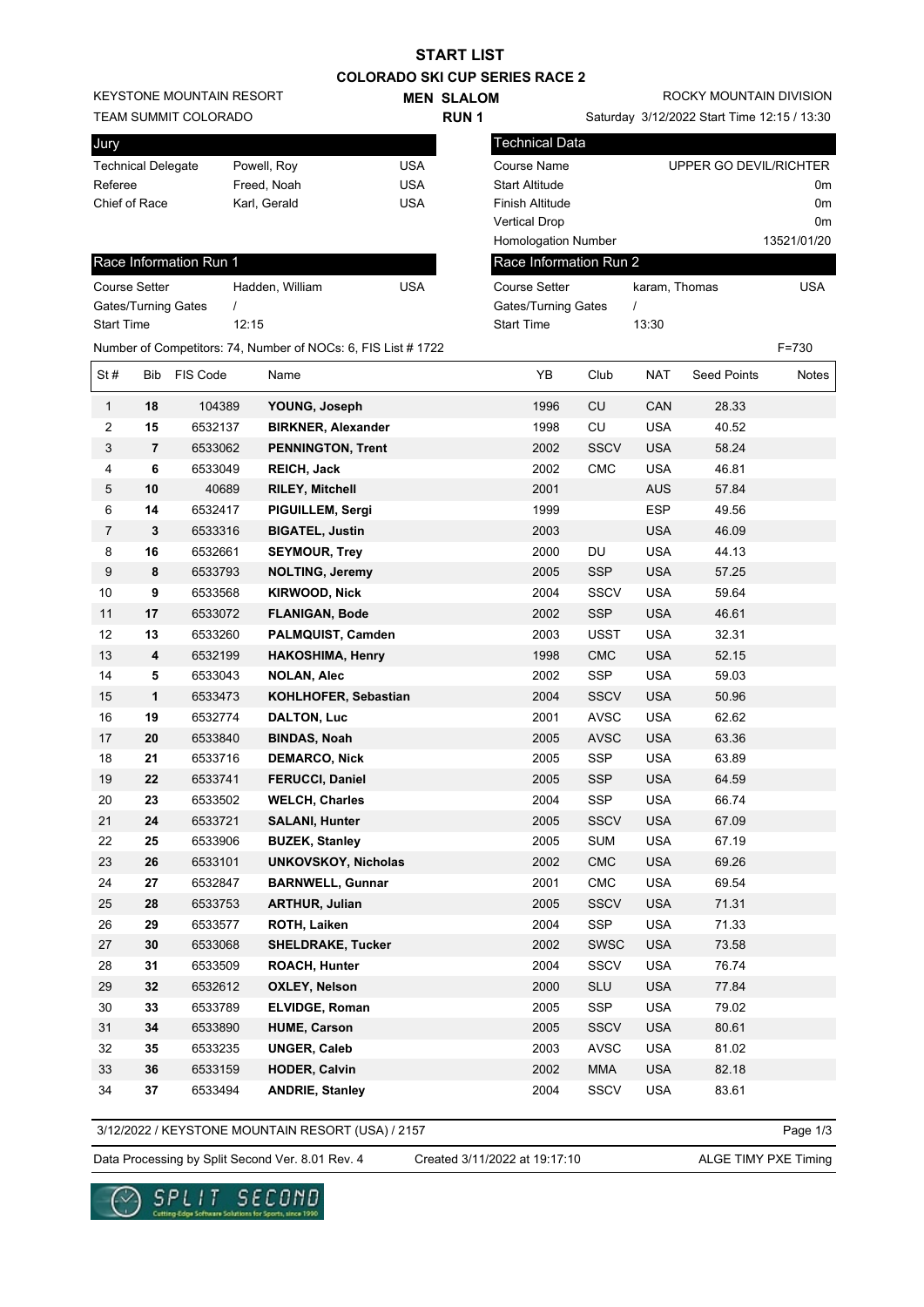## **COLORADO SKI CUP SERIES RACE 2 MEN SLALOM START LIST**

KEYSTONE MOUNTAIN RESORT

TEAM SUMMIT COLORADO

**RUN 1**

ROCKY MOUNTAIN DIVISION

Saturday 3/12/2022 Start Time 12:15 / 13:30

| St# | Bib | FIS Code | Name                                | YB   | Club        | NAT        | Seed Points | Notes |
|-----|-----|----------|-------------------------------------|------|-------------|------------|-------------|-------|
| 35  | 39  | 6100272  | <b>HANSON, Griffen</b>              | 2002 |             | CAN        | 83.96       |       |
| 36  | 40  | 6533808  | <b>STEPHEN, Connor</b>              | 2005 | <b>AVSC</b> | <b>USA</b> | 84.84       |       |
| 37  | 41  | 6533746  | <b>MENNEN, Thomas</b>               | 2005 | <b>SSP</b>  | <b>USA</b> | 87.69       |       |
| 38  | 42  | 6533531  | <b>OVERSTAKE, Brooks</b>            | 2004 | SSP         | <b>USA</b> | 88.43       |       |
| 39  | 43  | 6533245  | SHEPPARD, Sebastian                 | 2003 | BKH         | <b>USA</b> | 89.51       |       |
| 40  | 44  | 6533852  | <b>REENTS, Jackson</b>              | 2005 | AFT         | <b>USA</b> | 90.39       |       |
| 41  | 45  | 6533528  | SMITH, Dylan                        | 2004 | <b>SUM</b>  | <b>USA</b> | 91.64       |       |
| 42  | 46  | 6533397  | OLSSON, Aidan                       | 2003 | <b>ELD</b>  | USA        | 96.17       |       |
| 43  | 47  | 492245   | <b>GONZALEZ DE LAS HERAS, Mateo</b> | 1999 | SNU         | <b>ESP</b> | 98.64       |       |
| 44  | 48  | 6533849  | OROZCO, Alex                        | 2005 | SSP         | <b>USA</b> | 99.88       |       |
| 45  | 49  | 6533903  | <b>MALBOEUF, Brady</b>              | 2005 | <b>SSCV</b> | <b>USA</b> | 101.31      |       |
| 46  | 50  | 6532104  | <b>WEBB, Jeffrey</b>                | 1998 |             | MAS        | 103.67      |       |
| 47  | 51  | 6533760  | <b>RUCKER, Miles</b>                | 2005 | SSCV        | <b>USA</b> | 104.25      |       |
| 48  | 52  | 6533645  | OLSON, Luke                         | 2004 | SSP         | <b>USA</b> | 104.55      |       |
| 49  | 53  | 6533398  | <b>MCCUE, Carson</b>                | 2003 |             | <b>USA</b> | 106.64      |       |
| 50  | 54  | 6533820  | FORMAN, Sasha                       | 2005 | <b>AVSC</b> | <b>USA</b> | 107.80      |       |
| 51  | 55  | 6533246  | <b>SHEPPARD, Leyton</b>             | 2003 | <b>BKH</b>  | <b>USA</b> | 111.00      |       |
| 52  | 56  | 6533210  | <b>SWEENEY, Henry</b>               | 2002 | <b>AVSC</b> | USA        | 111.73      |       |
| 53  | 57  | 6533818  | HAUPT, lan                          | 2005 | <b>SSP</b>  | <b>USA</b> | 112.32      |       |
| 54  | 58  | 6533776  | SHEPPARD, Jett                      | 2005 | <b>BKH</b>  | <b>USA</b> | 112.82      |       |
| 55  | 59  | 6533923  | <b>DOOLEY, Everett</b>              | 2005 | <b>SSCV</b> | <b>USA</b> | 113.40      |       |
| 56  | 60  | 6533759  | <b>GAYER, Harrison</b>              | 2005 | SSCV        | <b>USA</b> | 117.04      |       |
| 57  | 62  | 6533530  | <b>KELLY, Liam</b>                  | 2004 | <b>SSP</b>  | <b>USA</b> | 118.91      |       |
| 58  | 63  | 6100677  | <b>BASSIN, Matthew</b>              | 2005 | SSCV        | CAN        | 119.78      |       |
| 59  | 64  | 6533829  | GILES, Henry                        | 2005 | <b>BKH</b>  | <b>USA</b> | 123.92      |       |
| 60  | 65  | 6533930  | <b>GREEN, Michael</b>               | 2005 | <b>SUM</b>  | <b>USA</b> | 129.11      |       |
| 61  | 66  | 6533754  | <b>STEWART, Jake</b>                | 2005 | <b>SSCV</b> | <b>USA</b> | 129.57      |       |
| 62  | 67  | 6533847  | <b>KASPER, Brett</b>                | 2005 | <b>WPK</b>  | USA        | 139.56      |       |
| 63  | 68  | 6533803  | PROULX, Caden                       | 2005 | <b>ELD</b>  | <b>USA</b> | 145.64      |       |
| 64  | 69  | 6533594  | PETERSON, Spencer                   | 2004 | <b>SSCV</b> | <b>USA</b> | 147.85      |       |
| 65  | 71  | 6533835  | <b>NOURSE, Myles</b>                | 2005 | <b>WPK</b>  | <b>USA</b> | 152.24      |       |
| 66  | 72  | 6533932  | <b>GILLETT, Everett</b>             | 2005 | SSCV        | USA        | 152.41      |       |
| 67  | 73  | 6533450  | AZAM, Sami                          | 2003 | ELD         | <b>USA</b> | 172.10      |       |
| 68  | 81  | 6533918  | <b>ESTOCK, Turner</b>               | 2005 | AVSC        | <b>USA</b> | 177.09      |       |
| 69  | 74  | 6533726  | <b>RENICK, Mason</b>                | 2005 | SSCV        | <b>USA</b> | 185.33      |       |
| 70  | 75  | 540038   | <b>CANTELE FINK, Alessandro</b>     | 2004 |             | MEX        | 187.04      |       |
| 71  | 76  | 6533767  | PILAROWSKI, Liam                    | 2005 | <b>SUM</b>  | <b>USA</b> | 189.89      |       |
| 72  | 77  | 6533825  | <b>MCPHEE, Kenneth</b>              | 2005 | <b>AVSC</b> | USA        | 224.30      |       |
| 73  | 78  | 6533791  | RIEMENSCHNEIDER, Jakob              | 2005 | <b>SSP</b>  | <b>USA</b> | 226.39      |       |
| 74  | 80  | 6533939  | <b>SCHAAL, Theodore</b>             | 2003 | TBK         | USA        |             |       |

## 3/12/2022 / KEYSTONE MOUNTAIN RESORT (USA) / 2157

Data Processing by Split Second Ver. 8.01 Rev. 4 Created 3/11/2022 at 19:17:10 ALGE TIMY PXE Timing

Created 3/11/2022 at 19:17:10